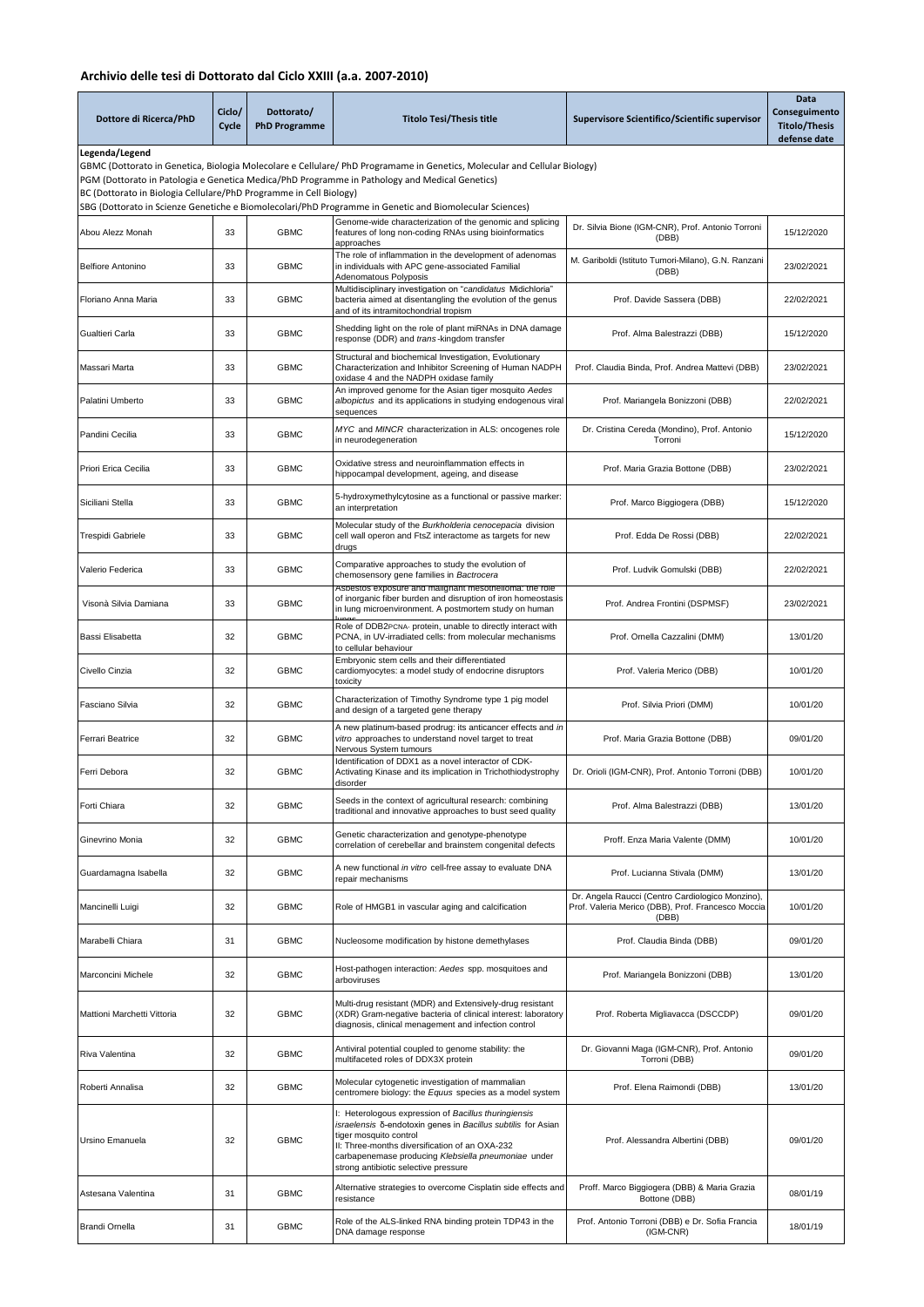| Capodiferro Marco Rosario     | 31 | <b>GBMC</b> | From modern mitogenomes to archaeogenomics: exploring<br>the past of human and animal populations                                                                                                        | Prof. Ornella Semino (DBB)                                        | 08/01/19   |
|-------------------------------|----|-------------|----------------------------------------------------------------------------------------------------------------------------------------------------------------------------------------------------------|-------------------------------------------------------------------|------------|
| Cappelletti Eleonora          | 31 | <b>GBMC</b> | Dynamics and evolution of mammalian centromeres and<br>satellite DNA                                                                                                                                     | Prof. Elena Giulotto                                              | 08/01/19   |
| Corbo Marco Alfonso Rosario   | 31 | <b>GBMC</b> | Centromeric protein A and its evolution in the genus Equus<br>model system                                                                                                                               | Prof. Solomon Nergadze                                            | 08/01/19   |
| Kurtas Edibe Nehir            | 31 | <b>GBMC</b> | Small supernumerary marker chromosomes: a legacy of<br>trisomy rescue?                                                                                                                                   | Prof. Orsetta Zuffardi                                            | 08/01/19   |
| Maffia Antonio                | 31 | <b>GBMC</b> | Study of translesion synthesis dynamics and their role<br>during genome replication                                                                                                                      | Dr. Simone Sabbioneda (IGM), Prof. Antonio<br>Torroni             | 18/01/19   |
| Mentegari Elisa               | 31 | <b>GBMC</b> | DNA damage tolerance by specialized DNA polymerases in<br>humans and plants                                                                                                                              | Prof. Rino Cella                                                  | 18/01/19   |
| Tedaldi Gianluca              | 31 | <b>GBMC</b> | A Next-Generation Sequencing approach for the study of<br>hereditary tumors                                                                                                                              | Prof. Guglielmina Nadia Ranzani                                   | 18/01/19   |
| Armijos Rivera Jorge Isaac    | 30 | <b>GBMC</b> | Targeting cellular kinases and viral factors for molecular<br>therapy of cancer, neurodegenerative diseases and viral<br>infections                                                                      | Dr. Giovanni Maga, Prof. Antonio Torroni                          | 16/01/18   |
| Barillà Cristina              | 30 | <b>GBMC</b> | Imprinting Disease Modelling by iPSCs and CRISPR/Cas9                                                                                                                                                    | Prof. Orsetta Zuffardi                                            | 18/01/18   |
| Bergamaschi Paola             | 30 | <b>GBMC</b> | Investigating the genetics of cord blood transplantation:<br>from classical and non-classical HLA towards non-HLA<br>genetics and more                                                                   | Salvaneschi Laura, Prof. Antonio Torroni                          | 16/01/18   |
| Bertoglio Barbara             | 30 | <b>GBMC</b> | Genetic and anthropological investigations on ancient<br>skeletal remains recovered in Milan, from the Roman period<br>to the Contemporary Age                                                           | Cattaneo Crstina, Prof. Carlo Previderè, Prof.<br>Antonio Torroni | 16/01/18   |
| Cova Giulia                   | 30 | <b>GBMC</b> | Generation and characterization of structural variations at<br>the FGF8 locus                                                                                                                            | Prof. Roberto Ciccone                                             | 18/01/18   |
| Di Cosimo Alessandro          | 30 | <b>GBMC</b> | Structural and molecular studies for the control of invasive                                                                                                                                             | Prof. Anna Malacrida                                              | 16/01/18   |
| Di Maio Antonina              | 30 | <b>GBMC</b> | species of public health and agricultural importance<br>The splicing program of SRSF1 transcripts is finely tuned                                                                                        | Dr. Alessandra Montecucco, Prof. Antonio Torroni                  | 18/01/18   |
|                               |    |             | by cell metabolism<br>Molecular organization of satellite-less centromeres in the                                                                                                                        |                                                                   |            |
| Gozzo Francesco               | 30 | <b>GBMC</b> | genus Equus                                                                                                                                                                                              | Prof. Elena Giulotto                                              | 16/01/18   |
| Masiello Irene                | 30 | <b>GBMC</b> | High-resolution epigenetic analysis of the cell nucleus<br>New antitubercular prodrugs with novel mechanisms of                                                                                          | Prof. Marco Biggiogera                                            | 18/01/18   |
| Orena Beatrice                | 30 | <b>GBMC</b> | action                                                                                                                                                                                                   | Prof. Maria Rosalia Pasca                                         | 27/02/2018 |
| Pistono Cristiana             | 30 | <b>GBMC</b> | Neuroinflammation in neurodegenerative diseases: an<br>immunogenetic study on risk factors in Multiple Sclerosis<br>and Alzheimer's disease                                                              | Prof. Maria Clara Cuccia, Prof. Elena Raimondi                    | 16/01/18   |
| Pradella Davide               | 30 | <b>GBMC</b> | Nova2 alternative splicing regulation of the netrin receptor<br>Unc5b during angiogenesis                                                                                                                | Dr. Claudia Ghigna, Prof. Antonio Torroni                         | 18/01/18   |
| Raveane Alessandro            | 30 | <b>GBMC</b> | Human genetic history 2.0: Y-chromosome NGS in South<br>American populations. Genome-wide haplotype analysis in<br>Italian populations                                                                   | Prof. Ornella Semino                                              | 16/01/18   |
| Savino Simone                 | 30 | <b>GBMC</b> | Applying structural biology to understand the reactivity of<br>different biocatalysts                                                                                                                    | Prof. Andrea Mattevi, Prof. Claudia Binda                         | 18/01/18   |
| Abou Khouzam Raefa            | 29 | <b>GBMC</b> | New molecular players in gastric carcinogenesis                                                                                                                                                          | Prof. Nadia G. Ranzani (DBB UNIPV)                                | 16/12/2016 |
| <b>Bitar Ibrahim</b>          | 29 | <b>GBMC</b> | Antimicrobial susceptibilities, drug resistance gene arrays<br>and epidemic potential of enterobacteriaceae and other<br>gram negative clinical isolates: novel diagnostic and<br>therapeutic strategies | Prof. Roberta Migliavacca (DSCCDP UNIPV)                          | 16/12/2016 |
| Bono Bartolo                  | 29 | <b>GBMC</b> | Molecular signatures linked to stemness and tumorigenesis<br>in tumorspheres from in vitro transformed cells                                                                                             | Dr. Chiara Mondello (IGM CNR)                                     | 17/01/2017 |
| Brandini Stefania             | 29 | <b>GBMC</b> | Employing mitogenomes to reconstruct migration and<br>dispersal events                                                                                                                                   | Prof. Antonio Torroni (DBB UNIPV)                                 | 17/01/2017 |
| Di Matteo Anna                | 29 | <b>GBMC</b> | An RNA map of Nova2-regulated alternative splicing in<br>endothelial cells                                                                                                                               | Dr. Claudia Ghigna (IGM CNR)                                      | 17/01/2017 |
| Errichiello Edoardo           | 29 | <b>GBMC</b> | SMARCA4 inactivating mutations cause concomitant Coffin-<br>Siris syndrome, microphthalmia and small cell carcinoma of<br>the ovary, hypercalcemic type                                                  | Prof. Roberto Ciccone (DMM UNIPV)                                 | 11/01/2017 |
| Esposito Marta                | 29 | <b>GBMC</b> | Fighting drug-resistant tuberculosis: CTP- synthetase and<br>pantothenate kinase as new targets for multitargeting<br>compounds                                                                          | Prof. Maria Rosalia Pasca (DBB UNIPV)                             | 16/12/2016 |
| Insolia Violetta              | 29 | <b>GBMC</b> | Brain development in prolidase deficient mice                                                                                                                                                            | Proff. Maria Grazia Bottone, Graziella Bernocchi<br>(DBB UNIPV)   | 16/12/2016 |
| Lombardi Anita                | 29 | <b>GBMC</b> | Identification of TFIIH-dependent transcriptional<br>impairments in skin fibroblasts from patients affected by<br>trichothiodystrophy                                                                    | Dr. Donata Orioli (IGM CNR)                                       | 17/01/2017 |
| Manai Federico                | 29 | <b>GBMC</b> | Celiac disease and autophagy: new functional perspectives<br>in diagnosis and treatment                                                                                                                  | Prof. Sergio Comincini (DBB UNIPV)                                | 17/01/2017 |
| Mazzagatti Alice              | 29 | <b>GBMC</b> | High resolution molecular cytogenetic approaches for the<br>analysis of the architectural and epigenetic landscape of                                                                                    | Prof. Elena Raimondi (DBB UNIPV)                                  | 11/01/2017 |
| Mustafa Noor                  | 29 | <b>GBMC</b> | mammalian centromeres<br>Whole exome sequencing in Hereditary Ocular Disease<br>leads to recognition of novel and recurrent disease-causing<br>mutations: pros and cons                                  | Prof. Orsetta Zuffardi (DMM UNIPV)                                | 11/01/2017 |
| <b>Plumitallo Sara</b>        | 29 | <b>GBMC</b> | Hereditary Haemorrhagic Telangiectasia: mutation analysis,<br>new variant characterization and study of circulating<br>microRNAs in a rare disease                                                       | Prof. Carla Olivieri (DMM UNIPV)                                  | 11/01/2017 |
| Reho Paolo                    | 29 | <b>GBMC</b> | The origin of unbalanced de novo chromosome<br>translocations and inversions                                                                                                                             | Prof. Orsetta Zuffardi (DMM UNIPV)                                | 11/01/2017 |
| Santonastaso Alice            | 29 | <b>GBMC</b> | Development of antibodies for diagnosis and therapy of<br>hyperlipoproteinemia(a): targeting apolipoprotein(a)<br>isoforms                                                                               | Prof. Claudia Scotti (DMM UNIPV)                                  | 11/01/2017 |
| Savini Grazia                 | 29 | <b>GBMC</b> | Genomic and molecular evolutionary analyses of insects of                                                                                                                                                | Prof. Ludvik Gomulski (DBB UNIPV) e Prof. Anna                    | 16/12/2016 |
|                               |    |             | economic and public health relevance<br>Identification and characterization of new signaling                                                                                                             | Rodolfa Malacrida (DBB UNIPV)                                     |            |
| Uggè Martina                  | 29 | <b>GBMC</b> | pathways altered in Cockayne syndrome<br>Inhibition of the autophagy pathway synergistically                                                                                                             | Dr. Donata Orioli (IGM CNR)                                       | 17/01/2017 |
| Angeletti Francesca           | 28 | <b>GBMC</b> | increases givinostat (ITF2357) efficacy on glioblastoma<br>cancer stem cells                                                                                                                             | Comincini Sergio                                                  | 15/12/2015 |
| Aredia Francesca              | 28 | <b>GBMC</b> | Intracellular acidification induced in cancer cells: a multistep<br>response leading to cell death                                                                                                       | Scovassi Ivana                                                    | 15/12/2015 |
| <b>Badiale Claudia</b>        | 28 | <b>GBMC</b> | Dynamic behaviour of epigenetically defined mammalian<br>centromeres                                                                                                                                     | Prof. Elena Giulotto                                              | 08/01/2016 |
| BONGIANINO Rossana            | 28 | <b>GBMC</b> | Gene therapy as an innovative approach for the treatment                                                                                                                                                 | Prori Silvia Torroni Antonio                                      | 15/12/2015 |
| Cerna Cevallos Marco Fernando | 28 | <b>GBMC</b> | of catecholaminergic polymorphic ventricular tachycardia<br>Development of a seed bank of orchids of Ecuador                                                                                             | Cella Rino                                                        | 08/01/2016 |
| Cremaschi Paolo               | 28 | <b>GBMC</b> | New Association Rule Mining approaches for the meta-                                                                                                                                                     | <b>Bione Silvia</b>                                               | 08/01/2016 |
|                               |    |             | analysis of gene expression data                                                                                                                                                                         |                                                                   |            |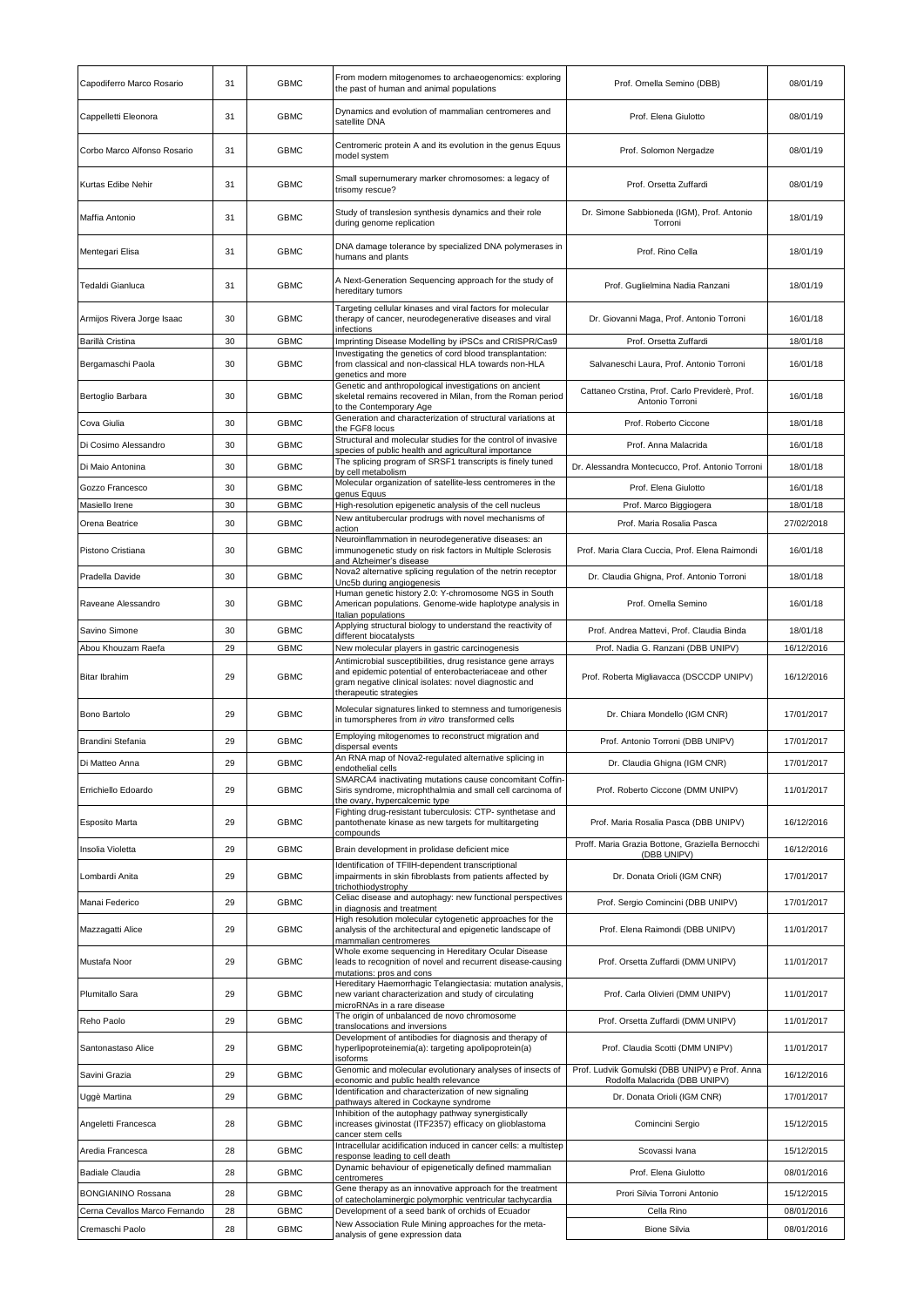| De Nola Giovanni          | 28 | <b>GBMC</b> | Miniaturizing HGF/SF: a novel Met agonist with important<br>applications in regenerative medicine                                                                         | Stivana Lucia Anna Gherardi Ermanno               | 15/12/2015 |
|---------------------------|----|-------------|---------------------------------------------------------------------------------------------------------------------------------------------------------------------------|---------------------------------------------------|------------|
| Grimaldi Maddalena        | 28 | <b>GBMC</b> | Cisplatin vs. [Pt(O,O'-acac)(y-acac)(DMS)]: induction of cell<br>death in human glioblastoma (U251) cell cultures                                                         | Bottone Maria Grazia                              | 15/12/2015 |
| <b>MARABELLI Monica</b>   | 28 | <b>GBMC</b> | Hereditary tumors: a molecular and statistical approach for<br>the analysis of susceptibility genes                                                                       | Ranzani Guglielmina Nadia                         | 15/12/2015 |
| Nacci Lucia               | 28 | <b>GBMC</b> | Shwachman-Diamond syndrome: from conventional<br>molecular investigation to Next Generation Sequencing                                                                    | Danesino Cesare                                   | 08/01/2016 |
| Pignataro Daniela         | 28 | <b>GBMC</b> | Characterization of a cellular model to study the response<br>to amyloid-b peptides                                                                                       | <b>Biamonti Giuseppe</b>                          | 08/01/2016 |
| Rappa Alessandra          | 28 | <b>GBMC</b> | Molecular characterization of the MAPK and PI3K pathways<br>in histiocytic disorders                                                                                      | Morbini Patrizia                                  | 08/01/2016 |
| Rovelli Cristina          | 28 | <b>GBMC</b> | Histological findings of the effects induced by Boron<br>Neutron Capture Therapy (BNCT) in an experimental model                                                          | Nano Rosanna Altieri Saverio                      | 08/01/2016 |
| SABATINI Maria Elisa      | 28 | <b>GBMC</b> | of spread lung metastases<br>Genome stability under genotoxic stress: the role of Tdp1                                                                                    | Balestrazzi Alma                                  | 08/01/2016 |
| Spadaro Francesca         | 28 | <b>GBMC</b> | and TRRAP genes in plants<br>Characterization of Burkholderia cenocepacia quorum-                                                                                         | Pasca Maria Rosalia                               | 15/12/2015 |
| tagliacarne Sara Carlotta | 28 | <b>GBMC</b> | sensing synthase BCAM0581<br>Identification of new stromal cell populations in pediatric                                                                                  | Nano Rosanna Castellazzi Anna Maria               | 15/12/2015 |
| Travaglino Stefano        | 28 | <b>GBMC</b> | patients: a potential role in inflammation<br>Transcriptional organization and functional characterization                                                                | De Rossi Edda                                     | 15/12/2015 |
| <b>Battaglia Simone</b>   | 27 | <b>GBMC</b> | of the mycobacterial mmpL3 gene locus<br>The MmpL3 protein: a promising target for antitubercular                                                                         | Prof. Edda De Rossi                               | 10/12/2014 |
| Bayindir Baran            | 27 | <b>GBMC</b> | drug discovery<br>Non-invasive prenatal testing discovery, improvement,                                                                                                   | Prof. Orsetta Zuffardi                            | 10/12/2014 |
| Bertoletti Federica       | 27 | <b>GBMC</b> | implementation<br>Cross-talk of classic and alternative NHEJ repair of DNA                                                                                                | Dr. Giovanni Maga                                 | 10/12/2014 |
|                           |    |             | breaks in cancer cells<br>Transcription is a source of replication stress In senataxin-                                                                                   |                                                   |            |
| Brambati Alessandra       | 27 | <b>GBMC</b> | deficient cells<br>Study of pathogenicity, resistance mechanisms and clinical                                                                                             | Dr. Giordano Liberi                               | 08/01/2015 |
| Caltagirone Mariasofia    | 27 | <b>GBMC</b> | impact of emergent Gram-negative pathogens<br>Molecular organization of epigenetically specified                                                                          | Prof. Roberta Migliavacca                         | 08/01/2015 |
| Cerutti Federico          | 27 | <b>GBMC</b> | centromeric domains<br>ATF4: a protein unexpectedly shuttling to nucleoli after                                                                                           | Prof. Elena Giulotto                              | 10/12/2014 |
| Galimberti Valentina      | 27 | <b>GBMC</b> | Bortezomib treatment                                                                                                                                                      | Prof. Marco Biggiogera                            | 08/01/2015 |
| Gandini Francesca         | 27 | <b>GBMC</b> | Mitogenome variation: a female perspective in human<br>evolution                                                                                                          | Prof. Antonio Torroni                             | 10/12/2014 |
| Guaman Ortiz Luis Miguel  | 27 | <b>GBMC</b> | Screening of novel Berberine derivatives on colon cancer<br>cell lines: identification of new potent cytotoxic drugs                                                      | Dr. Ivana Scovassi                                | 08/01/2015 |
| Kissova Miroslava         | 27 | <b>GBMC</b> | Novel protein kinase inhibitors for molecular-targeted<br>anticancer and antiviral therapy                                                                                | Dr. Giovanni Maga                                 | 10/12/2014 |
| Manni Mosè                | 27 | <b>GBMC</b> | Fighting globally invasive insects: novel molecular tools for<br>pest control and monitoring                                                                              | Prof. Giuliano Gasperi                            | 08/01/2015 |
| Molinaro Valeria          | 27 | <b>GBMC</b> | Genetic alteration in CDH1 (E-cadherin) gene in gastric<br>cancer patients: from research to clinical practice                                                            | Prof. Guglielmina Nadia Ranzani                   | 10/12/2014 |
| Morini Jacopo             | 27 | <b>GBMC</b> | Analysis of X-rays-induced cellular modifications: the model<br>of Shwachman-Diamond syndrome                                                                             | Prof. Cesare Danesino                             | 08/01/2015 |
| Motta Stefania            | 27 | <b>GBMC</b> | Engineering of Bacillus subtilis for improved production<br>of Bacillus licheniformis alpha-amylase                                                                       | Prof. Alessandra Albertini                        | 10/12/2014 |
| Paolini Alessandro        | 27 | <b>GBMC</b> | New anticancer strategies in astrocytic tumors: evaluation<br>of iron nanoparticles for theranostic approaches, and<br>natural compound gallic acid as anticancer agent   | Prof. Rosanna Nano                                | 08/01/2015 |
| Grignani Pierangela       | 26 | <b>PGM</b>  | Molecular characterization of depurinated DNA samples: a<br>model to study the reliability of the STR-typing in forensic<br>genetics                                      | Proff. Cesare Danesino e Carlo Previderè          | 16/05/2014 |
| Arseni Lavinia            | 26 | <b>SGB</b>  | Identification of deregulated transcriptional networks<br>mpacting the extracellular matrix in Trichothiodystrophy                                                        | Dott. Donata Orioli                               | 15/01/2014 |
| Belloni Elisa             | 26 | <b>SGB</b>  | High resolution analysis of centromeric domains in the                                                                                                                    | Prof. Elena Raimondi                              | 15/01/2014 |
| Canzonieri Cecilia        | 26 | <b>PGM</b>  | genus Equus<br>Hereditary hemorragic telangiectasia: from gene to therapy                                                                                                 | Prof. Cesare Danesino                             | 16/05/2014 |
| Covini Daniele            | 26 | <b>PGM</b>  | Steps toward the improvement of two anti-phenyloxazalone<br>antibody structures                                                                                           | Prof. Claudia Scotti                              | 24/01/2014 |
| Dal Bo Veronica           | 26 | ВC          | Cell death and neurotoxicity: effects of platinum compounds                                                                                                               | Proff. Graziella Bernocchi E Maria Grazia Bottone | 18/12/2013 |
| De Gaetano Anna           | 26 | <b>SGB</b>  | The phylogeny of the bovine Y chromosome: more markers<br>and better resolution                                                                                           | Prof. Luca Ferretti                               | 15/01/2014 |
| Faè Matteo                | 26 | <b>SGB</b>  | DNA damage response in Medicago truncatula: focus on<br>MtTdp2a gene and related functions                                                                                | Prof. Alma Balestrazzi                            | 15/01/2014 |
| Falchetto Marco           | 26 | ВC          | Novel molecular tools for the control of insect pest species<br>of agricoltural and public health importance                                                              | Prof. Giuliano Gasperi                            | 18/12/2013 |
| Ferraro Daniela           | 26 | <b>PGM</b>  | The resveratrol analogue 4,4'-dihydroxy-trans-stilbene: in<br>vitro and in vivo studies on its potential antitumour activity                                              | Prof. Monica Savio                                | 24/01/2014 |
| Incandela Maria Loreto    | 26 | <b>SGB</b>  | DprE1, a new lease on Tuberculosis diagnosis and<br>Mycobacteria taxonomy                                                                                                 | Prof. Maria Rosalia Pasca                         | 15/01/2014 |
| Maggioli Elisa            | 26 | <b>SGB</b>  | The Blood-Brain Barrier as a checkpoint between peripheral<br>and central inflammation                                                                                    | Proff. Mariaclara Cuccia e Antonio Torroni        | 15/01/2014 |
| Parolo Silvia             | 26 | <b>SGB</b>  | Genome-Wide approaches to study the genetic variation<br>affecting cerebrovascular disease-risk and population<br>structure in Italy                                      | Dott. Silvia Bione                                | 15/01/2014 |
| Piazza Aurora             | 26 | <b>PGM</b>  | Clinical impact of carbapenemase-producing bacteria in<br>italy: detection, characterization and molecular<br>epidemiology of multidrugs-resistant gram-negative isolated | Prof. Laura Pagani                                | 24/01/2014 |
| Savi Lida                 | 26 | <b>SGB</b>  | Human adenosine kinase: characterization of a novel                                                                                                                       | Dott. Federico Focher                             | 15/01/2014 |
| Vitelli Valerio           | 26 | <b>SGB</b>  | inhibitor-enzyme interaction through mutagenesis studies<br>Telomere transcription in human cancer cells                                                                  | Prof. Elena Giulotto                              | 15/01/2014 |
| Albicini Federica         | 25 | ВC          | Nephrotoxicity of platinum compounds:<br>a morphological and immunohistochemical study on<br>neonatal and adult rats                                                      | Dott. Carla Fenoglio, Prof. Graziella Bernocchi   | 04/03/2013 |
| Arrigoni Laura            | 25 | SGB         | Understanding the process of origin selection and<br>prevention of gene silencing in a human replicator                                                                   | Dott. Fiorenzo A. Peverali                        | 10/01/2013 |
| Bonomi Serena             | 25 | <b>SGB</b>  | The impact of alternative splicing on the epithelial-to-<br>mesenchymal transition: lessons from the Ron proto-                                                           | Dr.ssa Claudia Ghigna                             | 10/01/2013 |
| Cagioni Claudia           | 25 | <b>PGM</b>  | oncogene and its splicing regulators<br>JMML: beyond the genetic diagnosis                                                                                                | Prof. C. Danesino                                 | 08/02/2013 |
|                           |    |             | part one - Disorders of sex development and male infertility:<br>SOX9 critical region                                                                                     |                                                   |            |
| Dehghani Mohammad Reza    | 25 | <b>PGM</b>  | and XX-male sex reversal"<br>part two - Detection of genetic causes of idiopathic<br>intellectual disability in a number of families with recessive                       | Prof. O. Zuffardi                                 | 16/07/2013 |
| Donà Mattia               | 25 | SGB         | traits<br>Analysis of novel DNA repair functions in the plant                                                                                                             | Prof.ssa Daniela Carbonera                        | 10/01/2013 |
| Gambarin Fabiana Isabella | 25 | <b>PGM</b>  | response to genotoxic stress<br>Cardiovascular diseases. The need of bringing genes into                                                                                  | Prof. C. Danesino e Prof. E. Arbustini            | 08/02/2013 |
|                           |    |             | play                                                                                                                                                                      |                                                   |            |